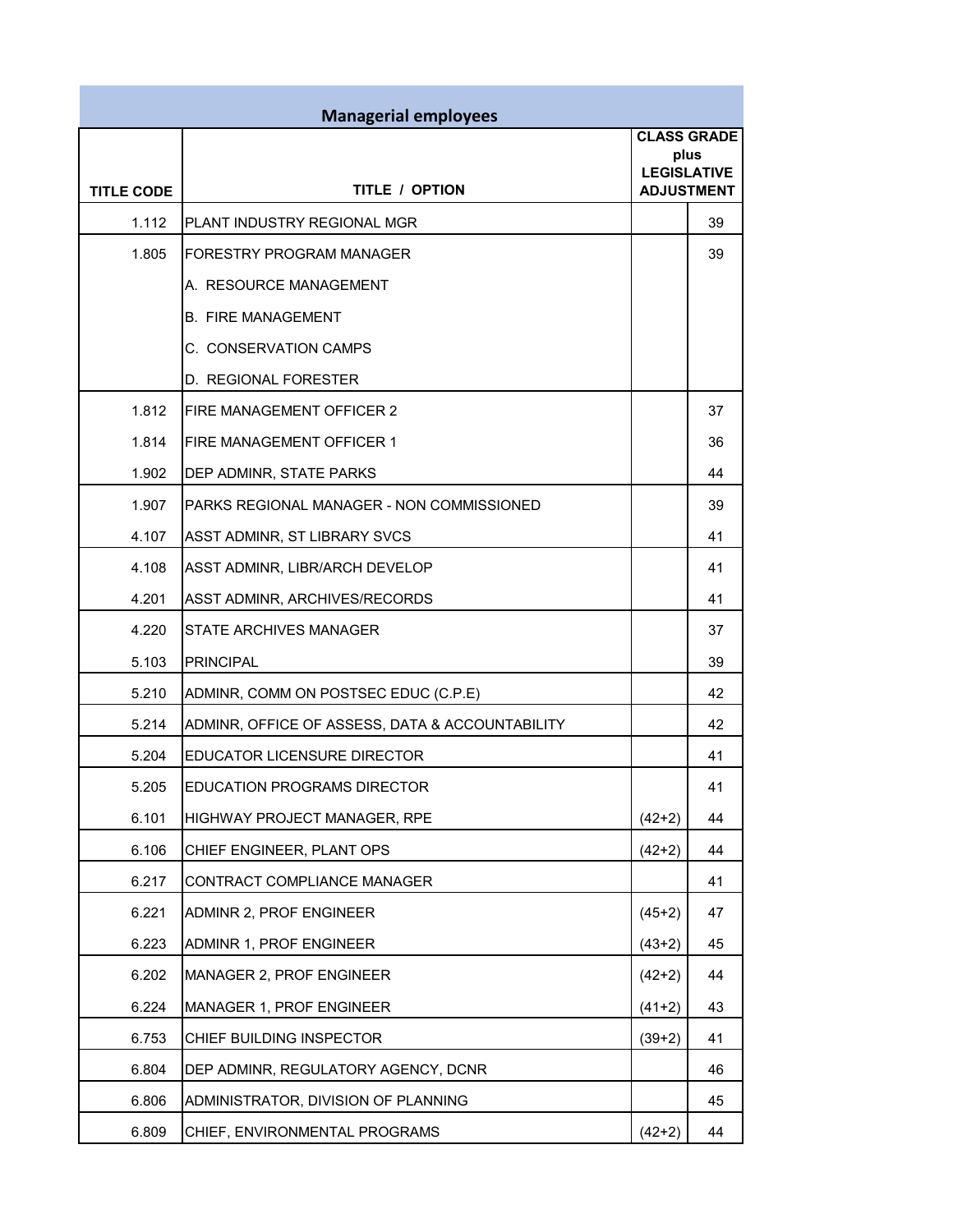| 6.713  | CHIEF, HYDROLOGY SECTION                  |          | 44 |
|--------|-------------------------------------------|----------|----|
| 6.714  | CHIEF OF PLANNING & DEVEL                 |          | 42 |
| 6.301  | MGR 2, RIGHT-OF-WAY SURVEY SERVICES - PLS |          | 42 |
| 6.302  | MGR 1, RIGHT-OF-WAY SURVEY SERVICES       |          | 40 |
| 7.103  | CHIEF ACCOUNTANT                          |          | 41 |
| 7.139  | <b>AUDIT MANAGER</b>                      |          | 38 |
| 7.117  | DIVISION CHIEF, RETIREMENT                |          | 39 |
| 7.209  | DIRECTOR, PROJECT MANAGEMENT OFFICE***    |          | 48 |
| 7.210  | ADMINISTRATOR, PROJECT MANAGEMENT OFFICE  |          | 46 |
| 7.208  | ORGANIZATIONAL CHANGE MANAGER, OPM***     |          | 44 |
| 7.215  | ADMIN SERVICES OFFICER 4                  |          | 44 |
| 7.216  | ADMIN SERVICES OFFICER 3                  |          | 41 |
| 7.217  | <b>ADMIN SERVICES OFFICER 2</b>           |          | 39 |
| 7.218  | <b>ADMIN SERVICES OFFICER 1</b>           |          | 37 |
| 7.223  | <b>TAX MANAGER</b>                        |          | 41 |
| 7.403  | CHIEF, RIGHT-OF-WAY                       |          | 44 |
| 7.404  | DEPUTY CHIEF, RIGHT-OF-WAY                |          | 43 |
| 7.406  | ASST CHIEF, RIGHT-OF-WAY                  |          | 42 |
| 7.411  | DEP ADMR, FORESTRY                        |          | 44 |
| 7.413  | DEP DIV ADMR, STATE LANDS                 |          | 42 |
| 7.801  | <b>MUSEUM DIRECTOR 3</b>                  |          | 41 |
| 7.809  | <b>MUSEUM DIRECTOR 2</b>                  |          | 39 |
| 7.810  | <b>MUSEUM DIRECTOR 1</b>                  |          | 37 |
| 7.854  | CHIEF CULTURAL RESOURCE MGR               |          | 39 |
| 7.901  | <b>CHIEF IT MANAGER</b>                   | $(44+1)$ | 45 |
| 7.902  | IT MANAGER 3                              | $(43+1)$ | 44 |
| 7.906  | IT MANAGER 2                              | $(42+1)$ | 43 |
| 7.904  | IT MANAGER 1                              | $(41+1)$ | 42 |
| 9.103  | HWY MAINTENANCE MANAGER                   |          | 38 |
| 9.303  | EQUIPMENT SUPERINTENDENT                  | $(43+2)$ | 45 |
| 9.309  | EQUIPMENT OPERATIONS MANAGER              | $(39+2)$ | 41 |
| 9.475  | <b>WATER SYSTEM MANAGER</b>               | $(34+2)$ | 36 |
| 10.121 | CLINICAL PROGRAM MANAGER 3                |          | 44 |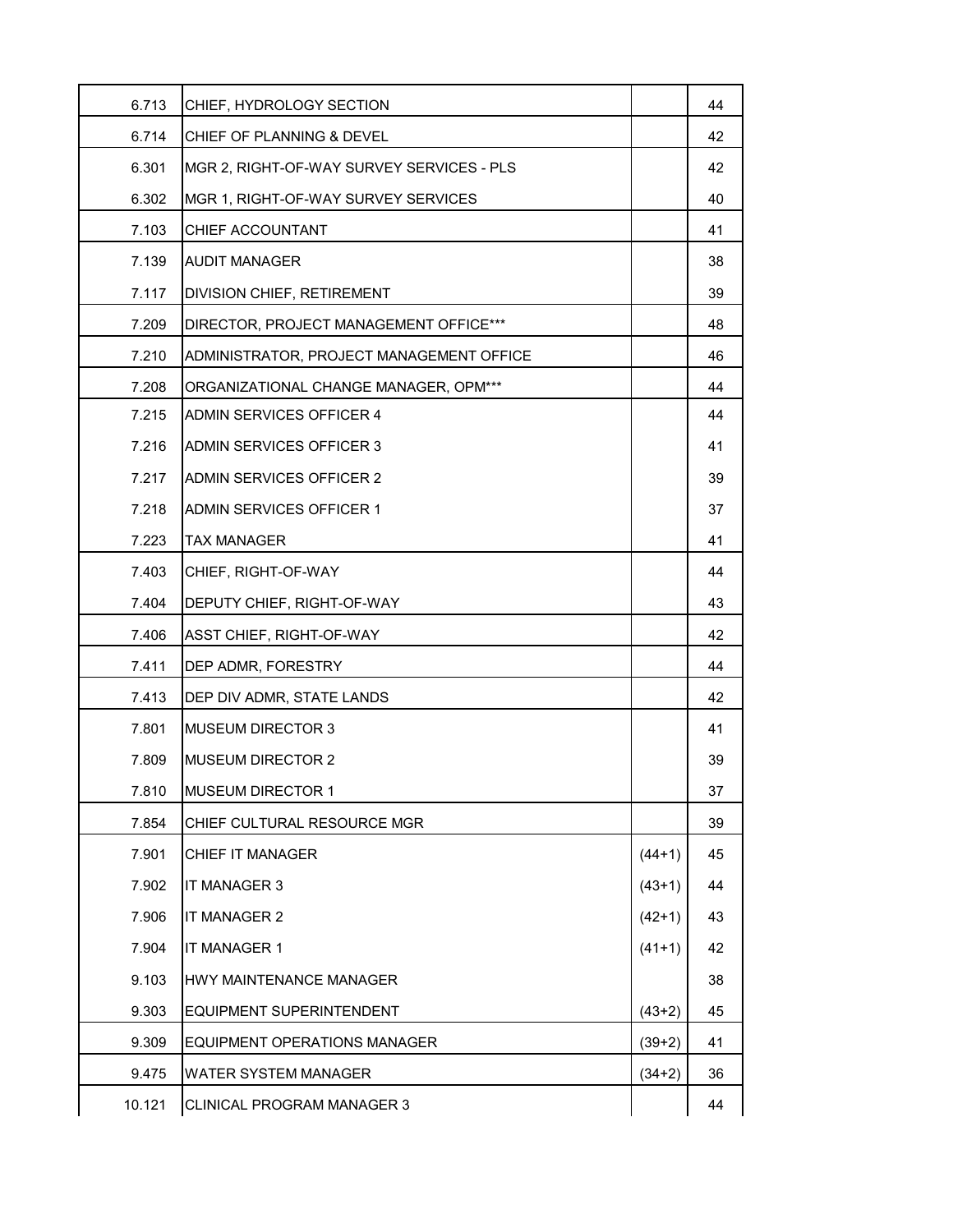|        | A. INTELLECTUAL DISABILITIES                     |          |    |
|--------|--------------------------------------------------|----------|----|
|        | <b>B. CHILD AND ADOLESCENT SERVICES</b>          |          |    |
|        | C. MENTAL HEALTH                                 |          |    |
|        | <b>D. FORENSICS</b>                              |          |    |
| 10.122 | ICLINICAL PROGRAM MANAGER 2                      |          | 42 |
|        | A. INTELLECTUAL DISABILITIES                     |          |    |
|        | <b>B. CHILD AND ADOLESCENT SERVICES</b>          |          |    |
|        | C. MENTAL HEALTH                                 |          |    |
| 10.123 | <b>CLINICAL PROGRAM MANAGER 1</b>                |          | 39 |
|        | A. INTELLECTUAL DISABILITIES                     |          |    |
|        | <b>B. CHILD AND ADOLESCENT SERVICES</b>          |          |    |
|        | C. MENTAL HEALTH                                 |          |    |
| 10.200 | PRIMARY CARE WORKFORCE DEVELOPMENT MGR           |          | 40 |
| 10.230 | <b>HEALTH PROGRAM MANAGER 3</b>                  |          | 41 |
| 10.310 | CHIEF OF NURSING SERVICES                        | $(43+4)$ | 47 |
| 10.300 | DIRECTOR, NURSING SERVICES 2                     | $(41+4)$ | 45 |
| 10.301 | DIRECTOR, NURSING SERVICES 1                     | $(40+4)$ | 44 |
| 10.502 | <b>HEALTH BUREAU CHIEF</b>                       |          | 42 |
| 10.520 | CHILD CARE FACILITIES SURVEYOR MANAGER           |          | 38 |
| 10.550 | <b>HEALTH FACILITIES INSPECTION MANAGER - RN</b> | $(38+2)$ | 40 |
| 10.508 | HEALTH FACILITIES INSPECTION MANAGER             |          | 38 |
| 10.565 | <b>ENVIRONMENTAL SERVICES MANAGER</b>            |          | 40 |
| 10.521 | OPERATIONS MANAGER, FOOD SAFETY                  |          | 40 |
| 10.522 | RADIATION CONTROL MANAGER                        |          | 40 |
| 11.132 | MGR, CRIMINAL JUSTICE RECORDS                    |          | 43 |
| 11.239 | MILITARY SECURITY OFFICER 5                      |          | 39 |
| 11.350 | DEP ADMINR, EQUAL RIGHTS COMM                    |          | 39 |
| 11.305 | CHIEF OF RECOVERY SVCS/INVEST                    |          | 39 |
| 11.415 | DEP DIRECTOR, POST***                            |          | 41 |
| 11.401 | CHIEF INSURANCE EXAMINER                         |          | 42 |
| 11.406 | ASST CHIEF INSURANCE EXAMINER                    |          | 41 |
| 11.428 | DMV SERVICES MANAGER 4                           |          | 41 |
| 11.420 | DMV SERVICES MANAGER 3                           |          | 39 |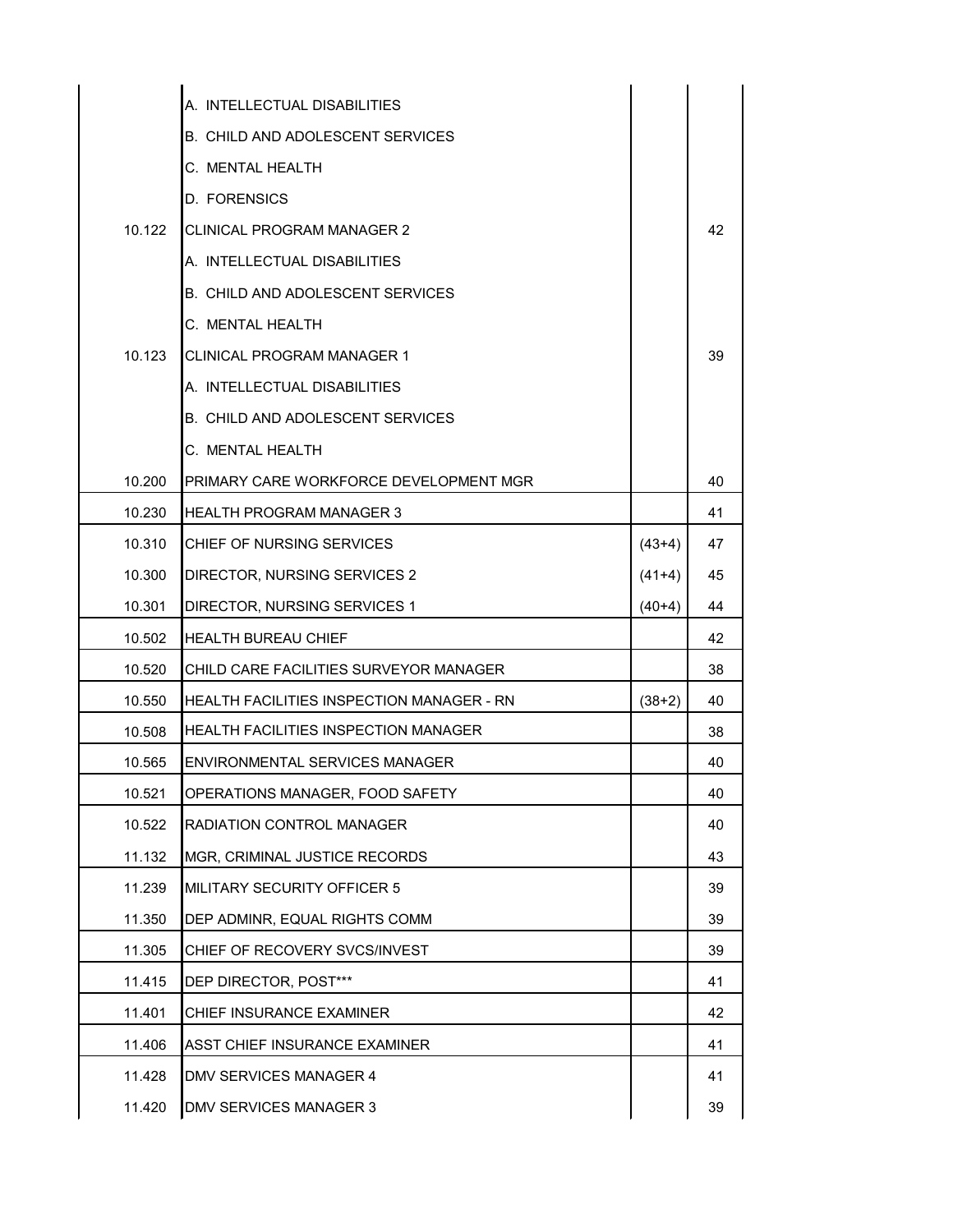| 11.429 | DMV SERVICES MANAGER 2                           |          | 37 |
|--------|--------------------------------------------------|----------|----|
| 11.432 | <b>DMV SERVICES MANAGER 1</b>                    |          | 35 |
| 11.470 | DEPUTY DIV ADMR - OFFICE OF TRAFFIC SAFETY (DPS) |          | 39 |
| 11.512 | SAFETY MANAGER 2 - DIR                           | $(39+2)$ | 41 |
| 11.534 | <b>SAFETY MANAGER 1 - DIR</b>                    | $(38+2)$ | 40 |
| 11.603 | EMERGENCY MGMT PROGRAMS MGR                      |          | 39 |
| 11.701 | DEP FIRE CHIEF-AIR NAT'L GUARD                   |          | 38 |
| 12.103 | DEP ADMINR, DETR                                 |          | 43 |
| 12.136 | <b>ESD MANAGER 4</b>                             |          | 41 |
| 12.137 | <b>ESD MANAGER 3</b>                             |          | 39 |
| 12.138 | <b>ESD MANAGER 2</b>                             |          | 37 |
| 12.139 | <b>ESD MANAGER 1</b>                             |          | 36 |
| 12.144 | <b>ESD PROGRAM CHIEF</b>                         |          | 40 |
| 12.110 | CHIEF ESD APPEALS REFEREE                        |          | 40 |
| 12.307 | SOCIAL SERVICES MANAGER 5                        |          | 42 |
| 12.325 | <b>SOCIAL SERVICES MANAGER 4</b>                 |          | 40 |
| 12.326 | SOCIAL SERVICES MANAGER 3                        |          | 39 |
| 12.350 | <b>SOCIAL SERVICES MANAGER 2</b>                 |          | 38 |
| 12.357 | SOCIAL SERVICES MANAGER 1                        |          | 37 |
| 12.300 | SOCIAL SERVICES CHIEF 3                          |          | 41 |
| 12.301 | <b>SOCIAL SERVICES CHIEF 2</b>                   |          | 39 |
| 12.306 | SOCIAL SERVICES CHIEF 1                          |          | 38 |
| 12.402 | <b>REHABILITATION CHIEF 2</b>                    |          | 41 |
| 12.404 | <b>REHABILITATION CHIEF 1</b>                    |          | 40 |
| 12.455 | <b>REHABILITATION MANAGER 2</b>                  |          | 39 |
| 12.409 | <b>REHABILITATION MANAGER 1</b>                  |          | 38 |
| 12.435 | <b>VETERANS SERVICES PROGRAM MGR</b>             |          | 36 |
| 12.460 | CORRECTIONAL SUB ABUSE PGM DIR                   |          | 38 |
| 12.501 | <b>WARDEN</b>                                    | $(45+1)$ | 46 |
| 12.510 | <b>CORRECTIONAL MANAGER</b>                      | $(36+3)$ | 39 |
| 12.523 | <b>ASST SUPT YOUTH FACILITY</b>                  | $(39+2)$ | 41 |
| 12.553 | <b>ASSOCIATE WARDEN</b>                          | $(40+3)$ | 43 |
| 12.551 | DIVISION ADMINISTRATOR, OFFENDER MANAGEMENT      | $(43+1)$ | 44 |